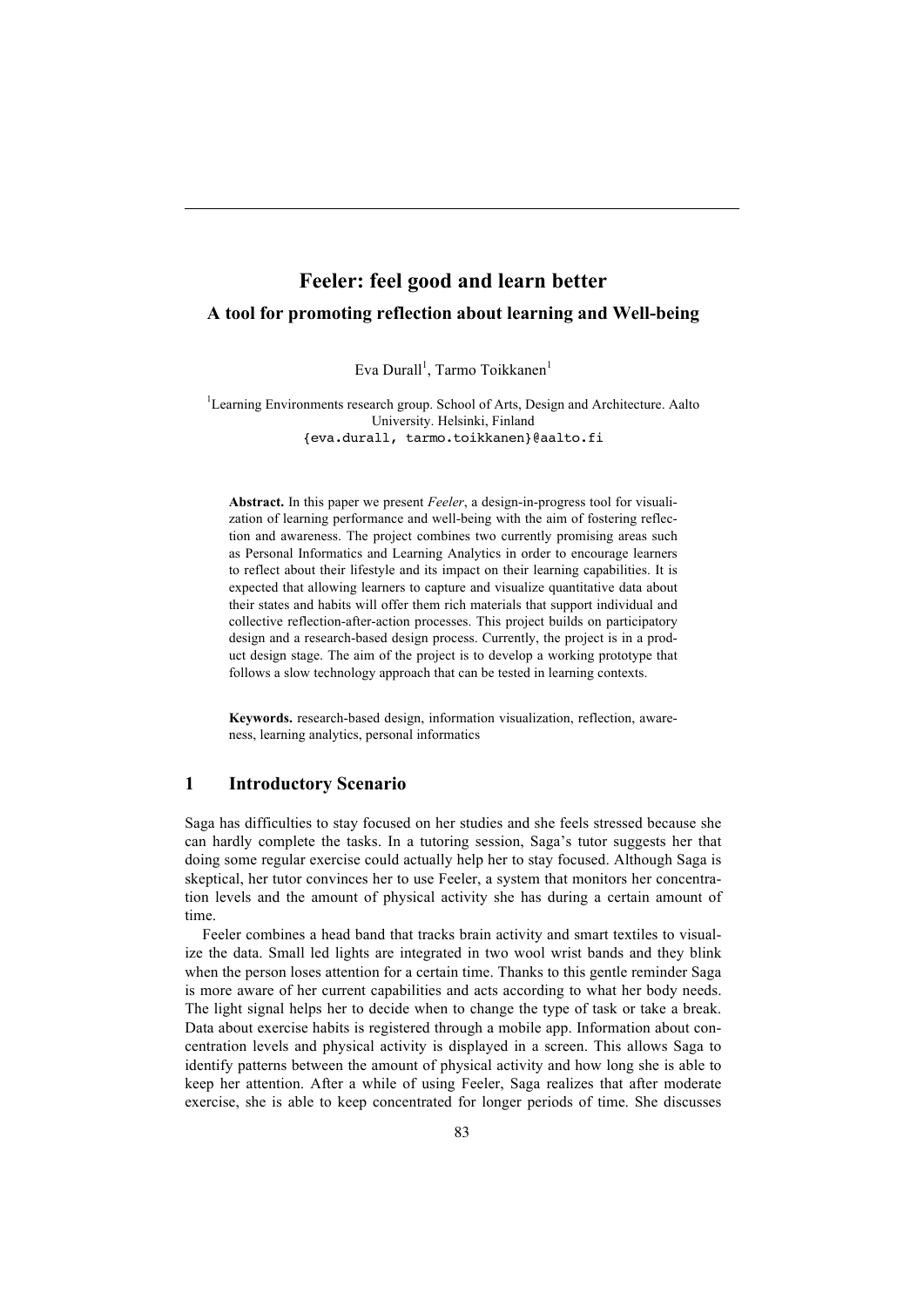this with her peers and with her tutor and gets some suggestions about how to better plan her schedules.

## **2 Quantified-Self: a Tool for Self-Understanding**

In many societies, computers have become an everyday tool that has adopted diverse forms: laptop, smartphones, tablets… The combination of these devices with Internet access and sensors has allowed people to collect data about a myriad of personal aspects dealing with physiology, behavior, habits and thoughts. In this context, the Quantified-Self movement has appeared as a way to develop self-knowledge through data. The availability of measurable personal data can be used, as [13] highlight, "for self-reflection to help people become more aware of their own behavior, make better decisions, and change behavior". (p.405)

Personal informatics, also known as Quantified-Self, has become quite popular in fields dealing with sports and health. In sports, some of the currently well-known body tracking products include Nike+ and its fuelband<sup>1</sup>, Fitbit<sup>2</sup>, RunKeeper<sup>3</sup> and Moves<sup>4</sup>. Concerning wellbeing, applications such as Withings<sup>5</sup>, HeartMath<sup>6</sup>, mindbloom<sup>7</sup> and Ubifit Garden<sup>8</sup> offer opportunities to users to learn about their progression and undertake new challenges concerning healthy habits.

In the field of e-learning, learning analytics takes advantage of the possibilities of data monitoring in order to understand and improve teaching and learning. Despite the intention is to empower teachers and learners, some critical voices [2] have warned that analytics could disempower learners by making them reliant on the institution feedback.

Considering the key role of self-knowledge for self-regulation and metacognition, self-understanding should be at the center of systems that monitor student data. In this sense, some authors [5, 3, 10] have noted that learning analytics should be considered as a tool for the student. Similarly, [17] highlight the need for a Self-Directed Learning approach in which students feel ownership, as well as they are able to self-manage and self-monitor their own learning. From this perspective, everything should be oriented to help learners to take control of their own learning processes and experiences. In order to encourage self-understanding of learning processes, it is crucial to stop considering learning as an isolated activity that does not interrelate with other aspects of peoples' lives. In general, educational institutions should understand that they are only one venue where learning happens, and to utilize holistically the other areas of life where their students are active. Qualitative aspects, such as the student's well-

-

<sup>1</sup> Nike+ fuelband. http://www.nike.com/us/en\_us/c/nikeplus-fuelband  $\overline{2}$ 

Fitbit. http://www.fitbit.com/ 3

Runkeeper. http://runkeeper.com/

<sup>4</sup> Moves. http://www.moves-app.com

<sup>5</sup> Withings. http://www.withings.com 6

HeartMath. http://www.heartmath.com/ 7

Mindbloom. https://www.mindbloom.com/lifegame

<sup>8</sup> Ubifit Garden. http://dub.washington.edu/projects/ubifit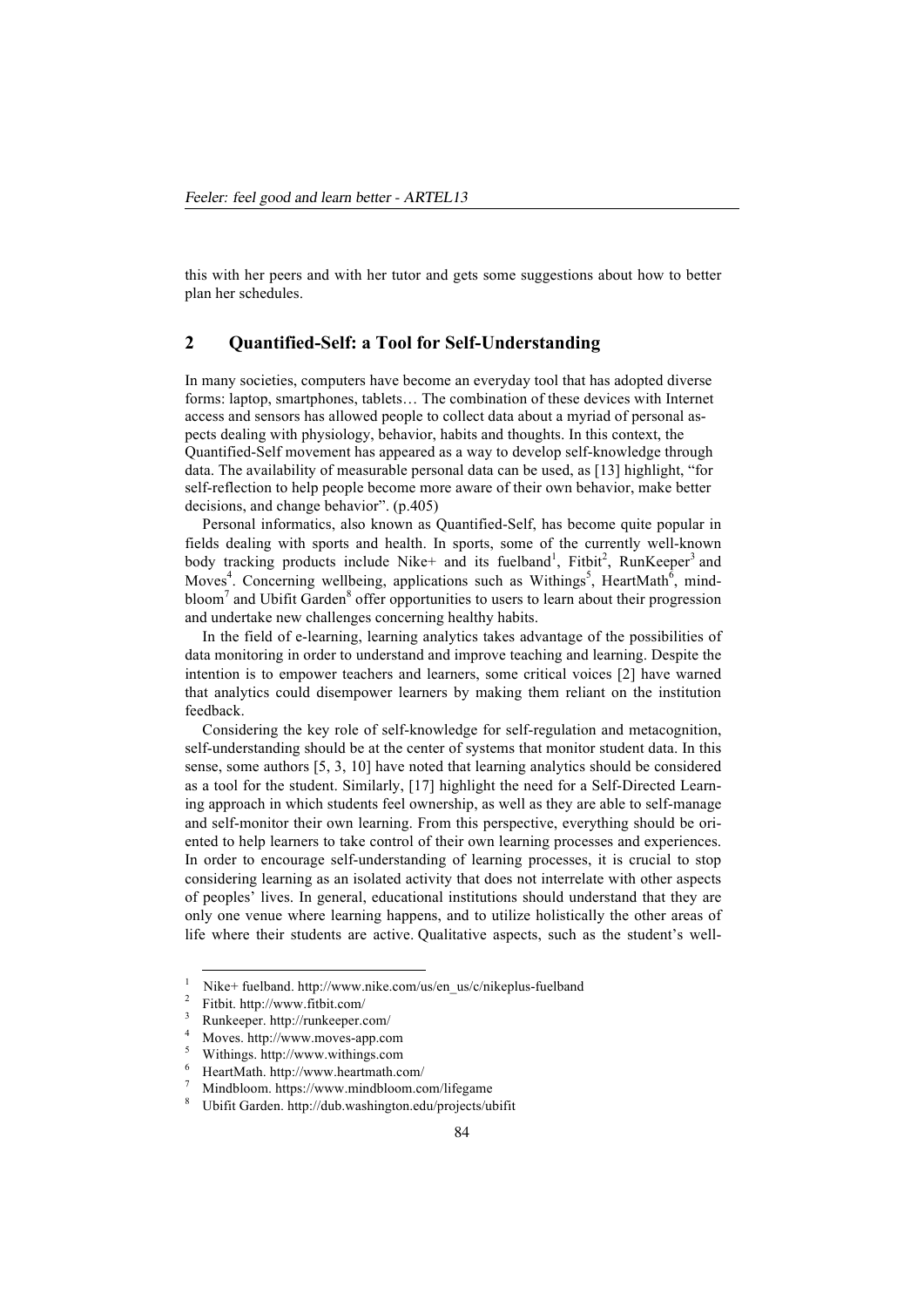being, might be worth to be taken into consideration since they can impact learning performance. In this paper, we propose an innovative approach to learning analytics since we combine data about well-being with learning performance. The research question that drives this project focuses on how to foster reflection about learning capabilities in relation to a person's well-being.

# **3 Visualizing the Data for Reflecting**

Making sense of large datasets composed by numerical and textual information can be handled much easier if the information is visualized. Due to the power of images for synthesizing complex information, information visualization has been recognized as a powerful tool for reducing cognitive load, offloading short-term memory, allowing for easier comparisons, and generally facilitating inferences [16, 18].

According to [14], visualizations should be conceived as transformation processes within the Data-Information-Knowledge continuum. From this perspective, Masud et al. claim that visualizations are not merely the final outcome of representing data, information and knowledge, but that they should be understood as a process since they provide awareness, as well as social and reflective insights.

[7] have also highlighted the strength of visualizations as tools for sense making in which information is collected, organized, and analyzed to generate knowledge and inform action. According to these authors, sense making is often a social process involving parallelization of effort, discussion, and consensus building. Some web-based collaborative visualization systems that go in this direction are Sense.us, Spotfire $9$ , Wikimapia $^{10}$ , Many-Eyes<sup>11</sup>, among others.

Visualizing the data can be a powerful resource for supporting reflection, individual or in groups, and therefore gaining awareness. Considering the strong link between reflection and learning [15], we can anticipate that the reflections that take place through the analysis of visualizations would lead to learning. In this sense, visualizations can trigger reflection-after-action processes helping the learner to develop new understandings and appreciations [1].

Some of the research questions that emerge in this context, is how to make large volumes of data meaningful for users. How should this data be displayed in order to improve self-understanding, reflection and awareness? One answer to this question can be found in the design philosophy underlying slow technology. According to [6], slow technology responds to the need of actively promoting moments of reflection. Reproducing their words "A key issue in slow technology, as a design philosophy, is that we should use slowness in learning, understanding and presence to give people time to think and reflect" (p.203).

The visualization of information dealing with learning and well-being through smart textiles could be perceived as an object for reflection in the sense that it encou-

j

<sup>9</sup> Spotfire. TIBCO Software. http://spotfire.tibco.com/discover-spotfire

<sup>&</sup>lt;sup>10</sup> Wikimapia. http://wikimapia.org

<sup>11</sup> Many-Eyes. http://many-eyes.com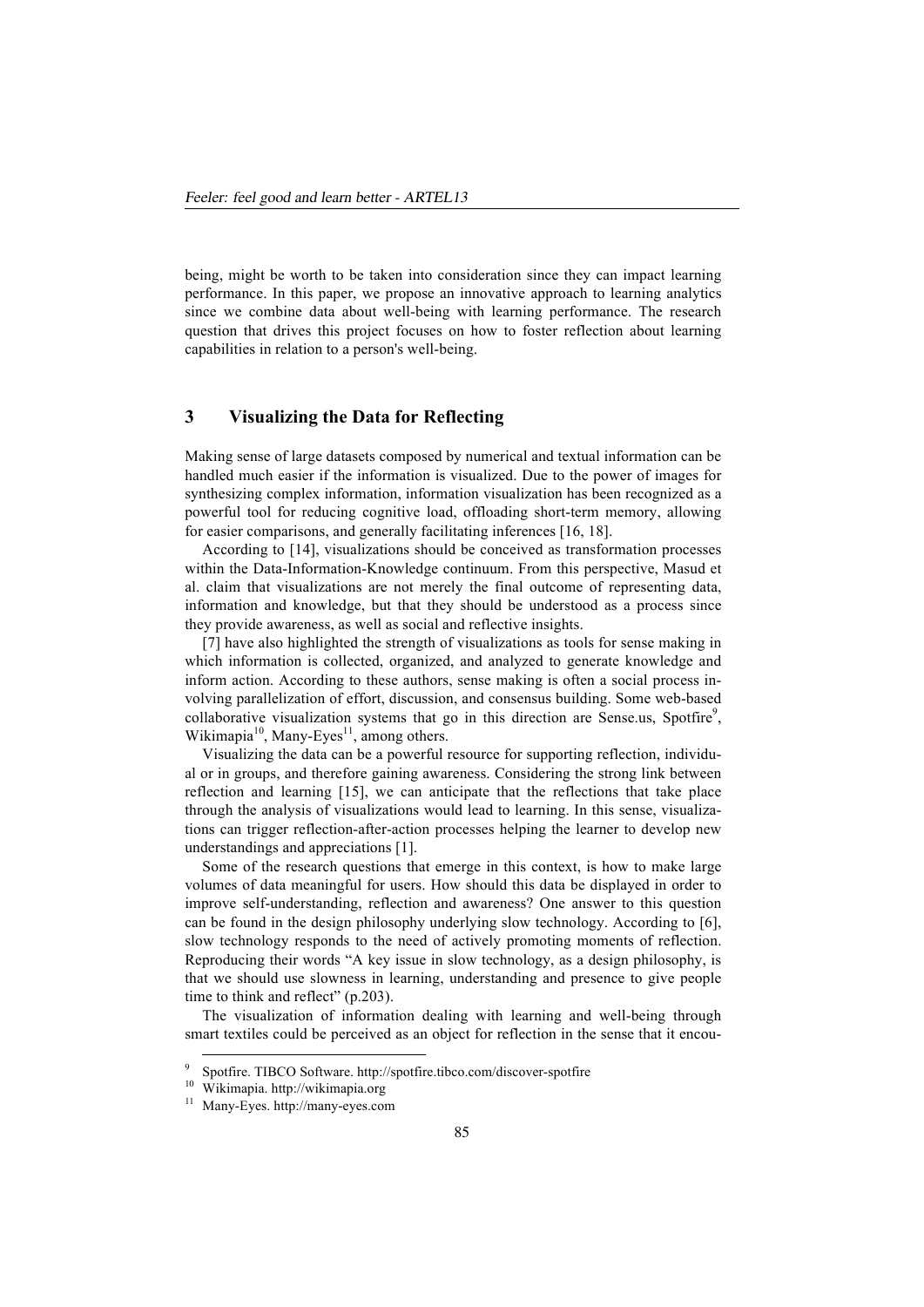rages the person to take some time to think about his/her habits. Smart textiles, also known as electronic textiles or e-textiles, refer to the use of electronic components and advanced fibers in garments [8]. Research on these kinds of smart textiles has advanced during the last years and some applications can be found in the military and medical sector (Georgia Tech Wearable Motherboard<sup>TM 12</sup>), work (PROeTex<sup>13</sup>) and in sportswear (Nike Hyperdunk+ $14$ ). Apart from that, smart textile applications can be also observed in the entertainment industry (midi controller jacquet<sup>15</sup>), as well as in fashion design  $^{16}$  and arts communities (e-motion project<sup>17</sup>). Smart textiles offer great opportunities, not only for capturing data but also for displaying it to the person in a discrete, subtle and personal way.

#### **4 Methods**

To design tools that effectively assist self-reflection, it is crucial to understand how people think about well-being and learning in relation to their everyday practices. For this reason, the project builds on a research-based design process [11, 12]. It is an iterative process characterized by the following phases: contextual inquiry, participatory design, product design and prototype as hypothesis. The aim is to involve users from early phases of the project in order to incorporate their expectations and needs. In the contextual inquiry, designers focus on achieving a deep understanding of the socio-cultural context of the design. The information gathered during this phase is used to develop use scenarios that are discussed in participatory design sessions with the people who later will use the designed products. Participatory design sessions provide designers feedback and inspiring ideas that may inform the product design. It is important to note that despite users contributions are key elements of the design process, final decisions are taken by the designers. The transparency of the process and the continuous tests and redesigns guarantee that participants' views are considered throughout the process. However, designers are the experts that will make decisions on the prototypes.

At the moment, 6 exploratory interviews have been realized to people aged between 24-60 years old that combine work and studies and that are concerned about their well-being. The interviewees were asked to take some pictures and write a short text about how they would represent well-being, health and mindfulness in their everyday life. Images and texts were adapted to a card layout and used during the interviews as a starting point of the conversation. The information gathered during the interviews informed the participatory design session that took place during the  $2<sup>nd</sup>$ Multidisciplinary Summer School on Design as Inquiry<sup>18</sup>. The workshop helped to

j

<sup>&</sup>lt;sup>12</sup> Georgia Tech Wearable Mother Board™ http://www.gtwm.gatech.edu/

<sup>13</sup> http://www.ugent.be/ea/textiles/en/projects/afgelopenprojecten/Proetex.htm

<sup>14</sup> Nike Hyperdunk+. http://swoo.sh/17nJBtl

<sup>15</sup> Midi controller jacquet. http://kck.st/ZX78u2

<sup>16</sup> Fashioning technology. http://www.fashioningtech.com

<sup>17</sup> E-motion project. http://www.design.udk-berlin.de/Modedesign/Emotion

<sup>&</sup>lt;sup>18</sup> 2nd Multidisciplinary Summer School on Design as Inquiry. http://bit.ly/1cmOunJ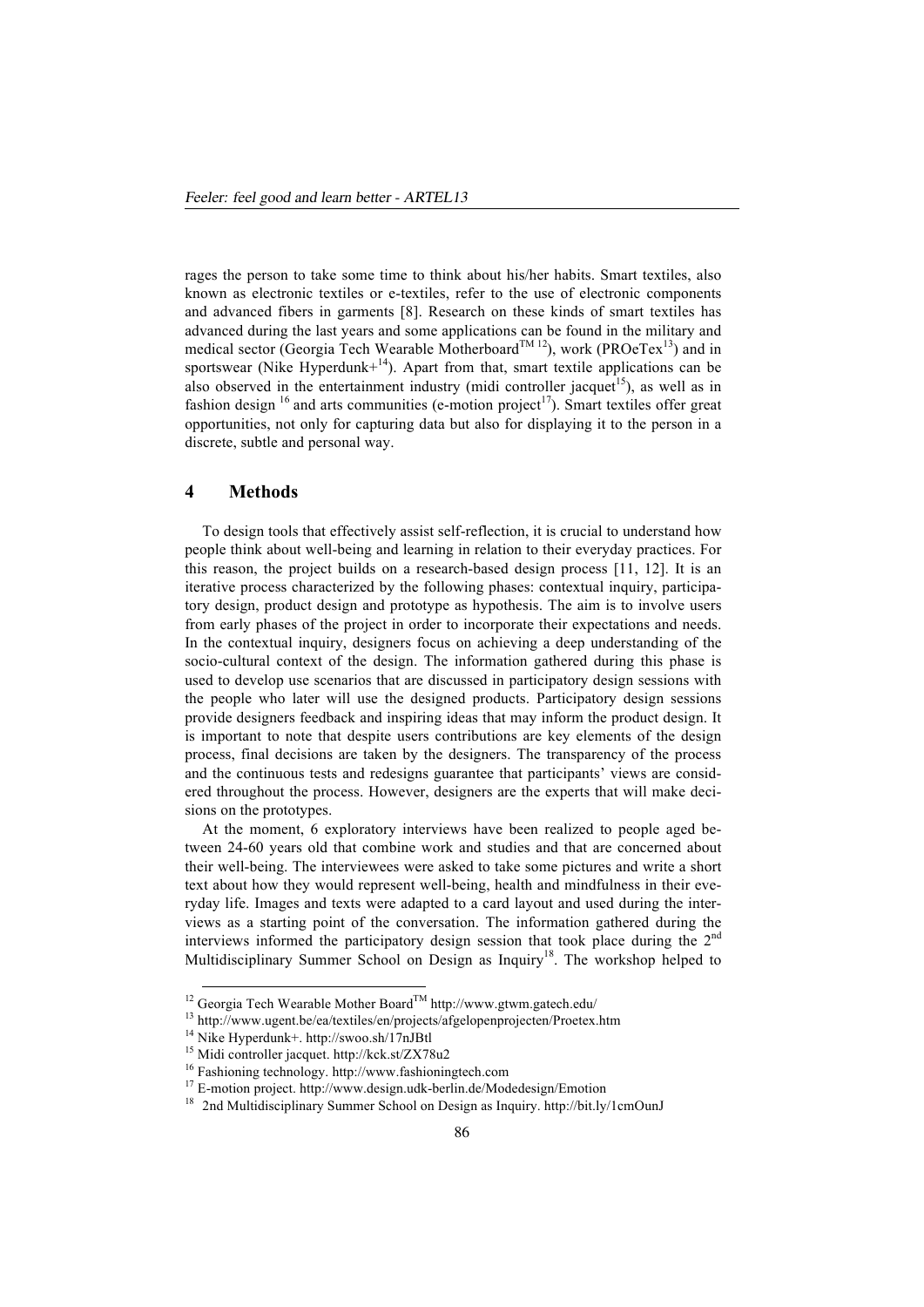gain insights of people's understanding of learning and well-being, as well as to brainstorm some ideas about what aspects could be worth to quantify and how to visualize the data. In the short-term, next steps include the development of the concept design, building of low-fi prototypes and the organization of more participatory design sessions. The aim of the project is to develop a working prototype that can be tested in learning contexts.

# **5 Feeler prototype**

Feeler is a tool, currently still under development, that allows learners to monitor some aspects of their well-being, such as the amount of physical activity and concentration levels, in order to improve their learning. Feeler will combine data about personal well-being with metadata of learning materials such as the amount of time a student has logged into the system and the times when she connected. The reason for using learning analytics is for increasing understanding about the conditions in which a person is more willing to learn.

It is expected that this tool will support learners' reflective thinking about their lifestyle and the impact it has in their learning capabilities. By focusing in a personal matter such as well-being, the tool connects with some of the elements outlined by [4] about reflective thinking: a state of perplexity, hesitation and doubt; (in case that the data collected doesn't correlate to the learners assumptions) and an act of search directed to corroborate or to invalidate the suggested belief (people may feel motivated to understand why the data collected by the system contradicts their initial thoughts). The outcomes of engaging in such a reflection process about one's well-being and learning performance include (1) new perspectives on experience, (2) changes in behavior, (3) readiness for application, and (4) commitment to action [1].

Early prototypes of the suggested tool (fig.1) are based on the use of a headband that monitors the brain activity, for instance the Melon band<sup>19</sup> and a mobile app that tracks physical activity (Moves<sup>5</sup>). The head band can register different states of mental activity in order to determine a person's level of focus. Information about how much concentrated is the person for a specific amount of time would be displayed through a smart wool bands placed in the person's wrists. Depending of the concentration level, some led lights would activate. The more concentrated you are, the more intense would be the lights sparkling in the wool bands. Less levels of concentration would be associated to less intensity of the lights. Information about physical activity is monitored through the mobile app Moves. In this case, no specific action nor extra device are required. Once downloaded the app, the person just has to carry her phone wherever she goes and it will detect the type of activity performed (walk, run or cycle), the duration and the distance travelled.

j

<sup>19</sup> Melon. http://kck.st/13uYmbQ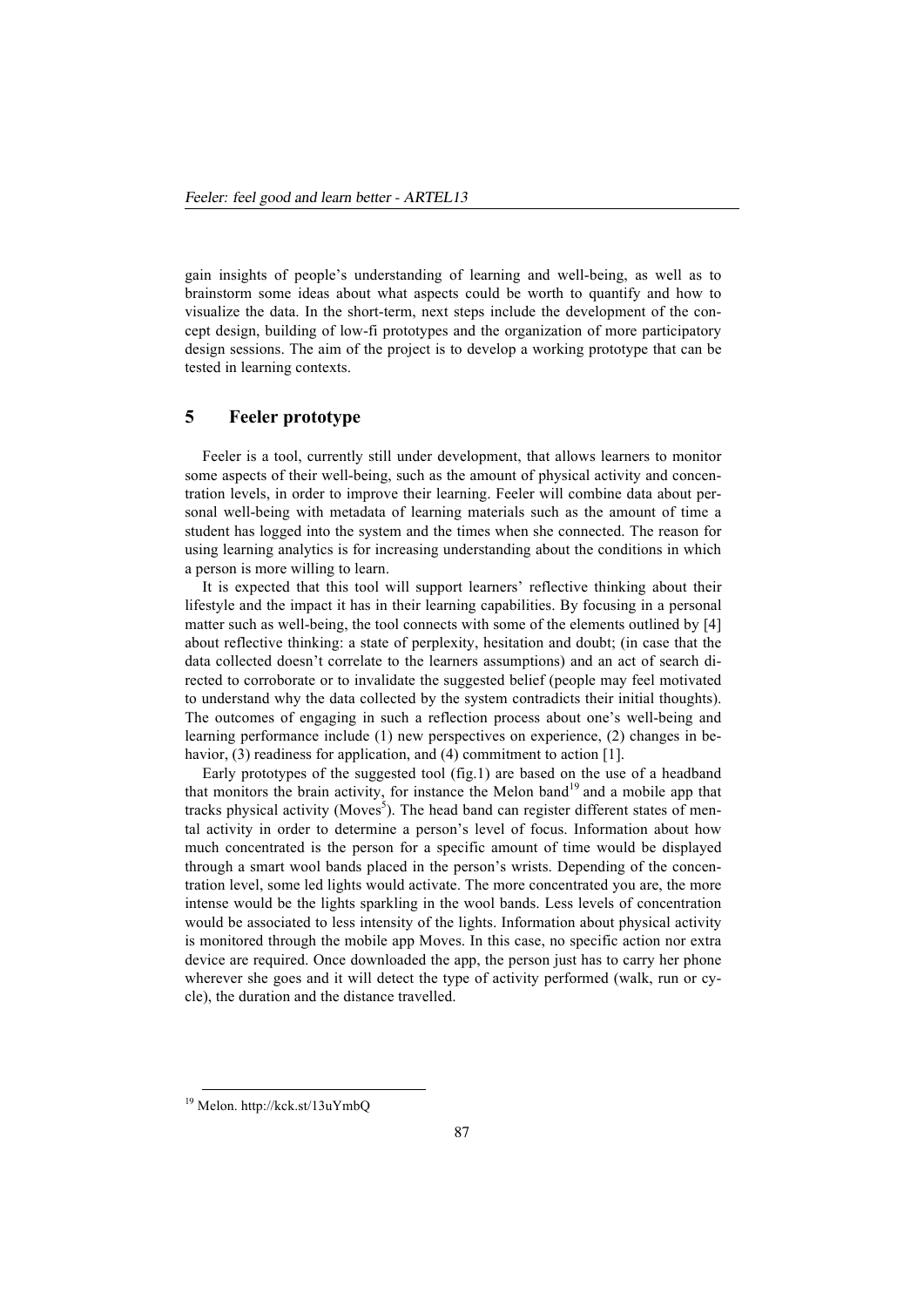

**Fig. 1.** Sketches of Feeler prototype.

Data about the level of focus and physical activity will be displayed together through a screen (fig. 1). The intention is to allow the person to observe trends, get into details and establish correlations. By offering the users different levels of reading, we expect they would engage in reflection processes that can lead to meaningful group discussions.

# **6 Conclusions**

The underlying assumption of the research is that information visualization can be a powerful tool for encouraging reflection and awareness. By drawing the attention to learning and well-being, the project combines two currently promising areas such as Personal Informatics and Learning Analytics. It is expected that allowing learners to capture quantitative data about their states and habits will offer them rich materials that support reflection processes.

Even if Feeler can be used in very different settings, we consider that the tool has great potential in higher education since reflective practices help facing life's challenges and encourages attention and analysis habits key for addressing the problems of society [15].

Regarding the design of the prototype, slow technologies bring inspiring since, rather than designing for effective work, the aim is to foster reflection. In this sense, some initial sketches focus on smart textiles for displaying the information following a slow approach. In this sense, we consider that not only the tool, but the design as well should support reflective practices.